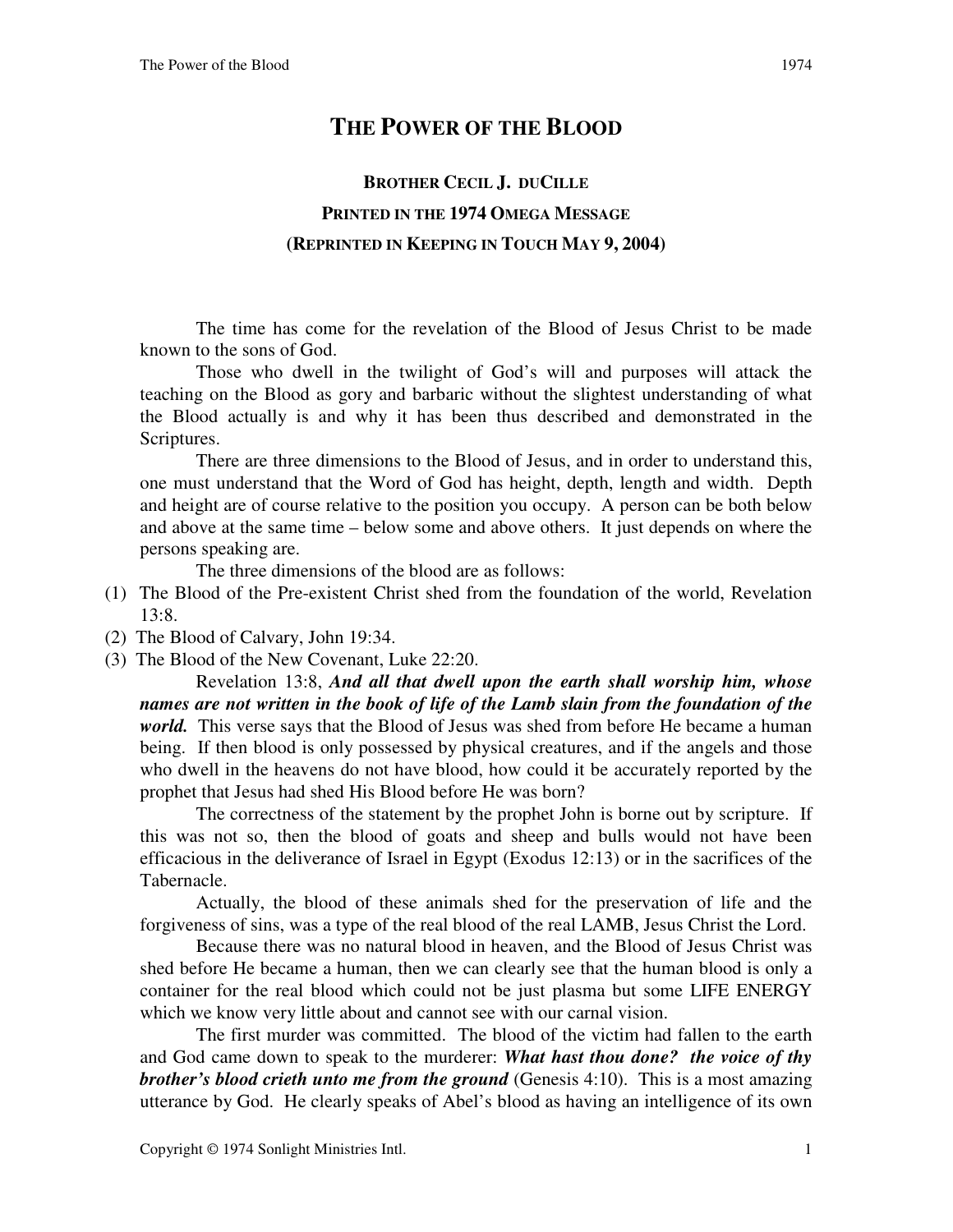Some people defeat themselves and rob themselves of truth by saying that this is only a figure of speech. Let us see if this is substantiated elsewhere in the scriptures. Brother Paul, making reference to this incident, spoke by the Holy Ghost that the blood of Abel did indeed speak. *By faith Abel offered unto God a more excellent sacrifice than Cain, by which he obtained witness that he was righteous, God testifying of his gifts: and by it he being dead yet speaketh* (Hebrews 11:4).

There is further evidence, however, that not only the blood of Abel spoke, but that the Blood of Jesus spoke and is still speaking. *And to Jesus the mediator of the new covenant, and to the blood of sprinkling, that speaketh better things than that of Abel*  (Hebrews 12:24).

The Blood of Jesus speaks redemption from a lost condition; freedom from continued sin and sickness; sustenance, maintenance, power to overcome the devil and all his hosts, death and hell, eventual victory and GLORIFICATION, which is coming forth in the very likeness of Jesus Christ our Lord.

The evidence becomes abundant when we consider that not only Abel's blood speaks, but Jesus' and also all the saints which are slain by mankind: *And they cried with a loud voice, saying, How long, O Lord, holy and true, dost thou not judge and avenge our blood on them that dwell on the earth?* (Revelation 6:10).

The principle of blood as stated by God is that the life of the flesh is in the blood (Leviticus 17:11). This being so, we see another divine principle coming into play – each brings forth after its own kind (Genesis 1:11-12,21,24-25).

From our knowledge of this we know that the sire gives his blood to his offspring, and there is no way any plant or animal or creature can break through the genetic barriers set by God. A mule is at the border-line of breeding, being the offspring of a jack-ass and a mare. This animal is barren and cannot produce anything.

God was the Father of Jesus in the same way you father your son, therefore the Blood of God was in the Son, Jesus Christ. Even as my blood is my life, so also is God's life His Blood. This LIFE FORCE which entered the world in the veins of Jesus Christ is the subject of this message.

When we talk about the Blood of Jesus, therefore, we are talking about an INEXHAUSTIBLE SOURCE of energy and resurrection power which lies at the door of our faith for immediate use any time of day or night, no matter what condition we are in, if you can believe all things are possible to you. The reader is expected to understand that God is a Spirit and cannot have natural blood, therefore the ENERGY OF GOD'S LIFE which was incorporated in the human veins of Jesus brought to the earth a new concept of man being incorporated with God and His power. The man Jesus, therefore, became the divine transporter and the connecting link between Heaven and Earth, as shown in the following scripture: *Through the tender mercy of our God; whereby the dayspring from on high hath visited us* (Luke 1:78).

He who visited us in the person and body of Jesus Christ was the very SOURCE OF LIFE, the immortal, the eternal and invisible Almighty God.

The principle underlying blood, therefore, is that the blood of one being could pay for the sins of another. Hebrews 9:22 states that without the shedding of blood there is no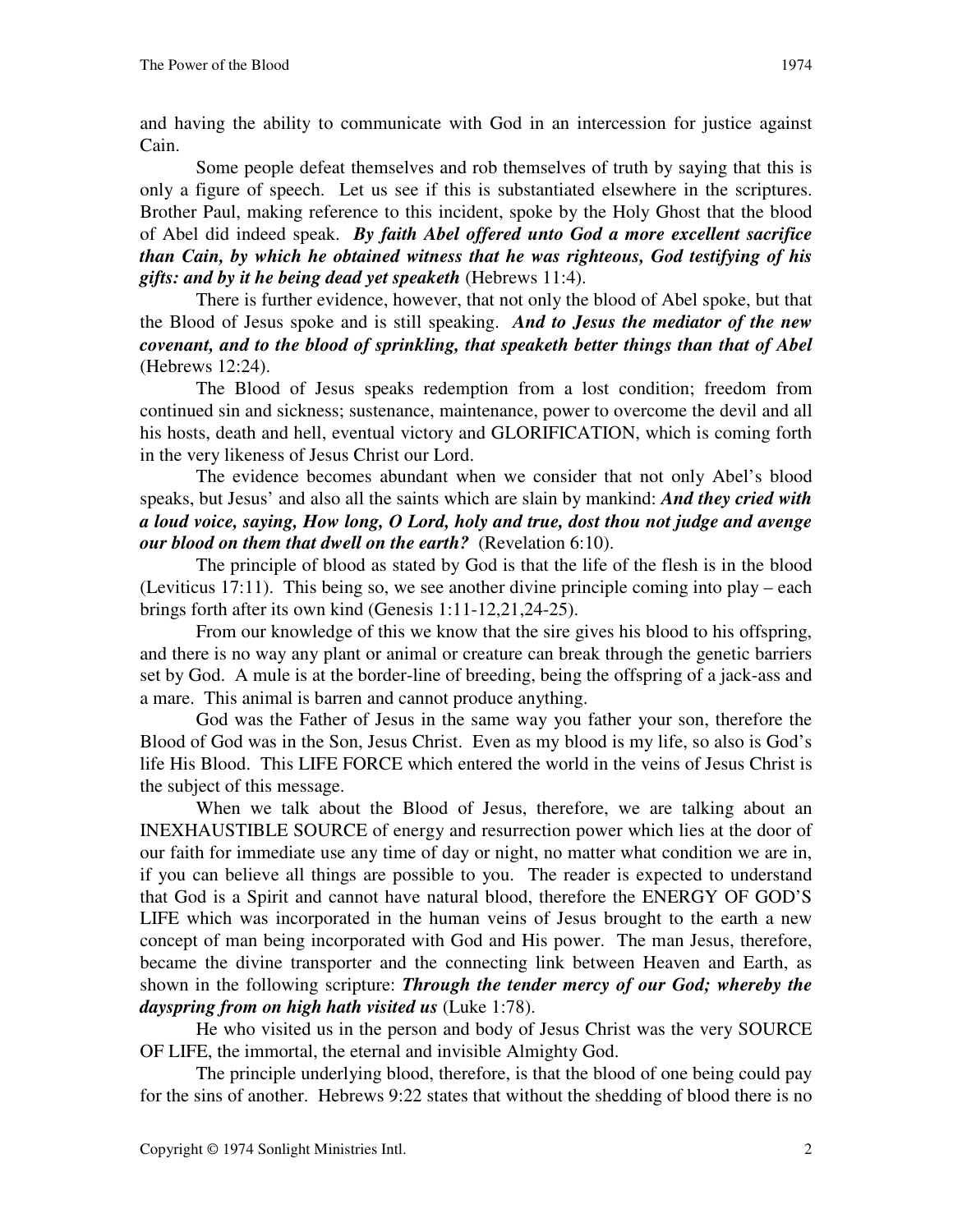remission of sins. The blood of the animal was shed for the sins of the people, but it never stopped the people from sinning again. This law, therefore, was God's provision for an easement to humanity until the Blood of Christ should be shed to take away not only the sin and its penalty, BUT THE DESIRE TO SIN.

For this purpose, the high priest would take the blood of the sin offering into the Holiest of All, once every year on the Day of Atonement (Yom Kippur). He would make an offering for himself and then for the people. This symbolized THE SPIRIT OF CHRIST who is the Anointed One entering into the HIGHEST HEAVEN before the presence of God, the Judge, with the Blood of the LAMB, Jesus. First, God would judge Jesus to be sinless, then accept the offering of His body and soul for us, and then humanity was set free.

Even as the high priest would return from the Holy of Holies to the Outer Court where all the people were waiting, with the good news of their deliverance, so the SPIRIT OF CHRIST brought back Jesus from the grave, giving us the good news of our salvation. The scripture clearly states this: *And almost all things are by the law purged with blood; and without shedding of blood is no remission. 23It was therefore necessary that the patterns of things in the heavens should be purified with these; but the heavenly things themselves with better sacrifices than these. 24For Christ is not entered into the holy places made with hands, which are the figures of the true; but into heaven itself, now to appear in the presence of God for us: 25Nor yet that he should offer himself often, as the high priest entereth into the holy place every year with blood of others; 26For then must he often have suffered since the foundation of the world: but now once in the end of the world hath he appeared to put away sin by the sacrifice of himself* (Hebrews 9:22-26).

This second dimension, the Blood of Calvary, is a historic fact: *But one of the soldiers with a spear pierced his side, and forthwith came there out blood and water* (John 19:34). The natural Blood of Jesus Christ was shed and drained from his body to the earth, thus fulfilling absolutely the role of the Passover Lamb – without spot or blemish, not a bone broken.

By man came death to the human race. Every child born of Adam therefore, was born subject to the law of sin and death. Because sin was inherent, every man bringing forth after his kind, then it was necessary for the work to be done on the inside of man – in his innermost being or soul. The same law which allowed sin to reach into the soul of man by submitting to its dictates also allowed righteousness (the nature of God) to reach to our soul by submitting to it.

When we fell, what we lost was THE LIFE GIVING FORCE OR ENERGY of God. The power to have dominion over all things and to rule nature and our own destiny was lost and our enemy, the devil, became proportionately strong because of it. THEREFORE, WHAT WE NEEDED WAS LIFE – and this is what God sent in the veins of Jesus Christ to us.

This was an absolutely marvelous and magnificent plan. There was no fairness in the cowardly attack of Satan upon Eve. She was trusting and innocent of good or evil and was really an easy prey for one as Satan. God stood by and allowed this, for it was this very thing that would give man the incentive to meet this foe, the devil, and defeat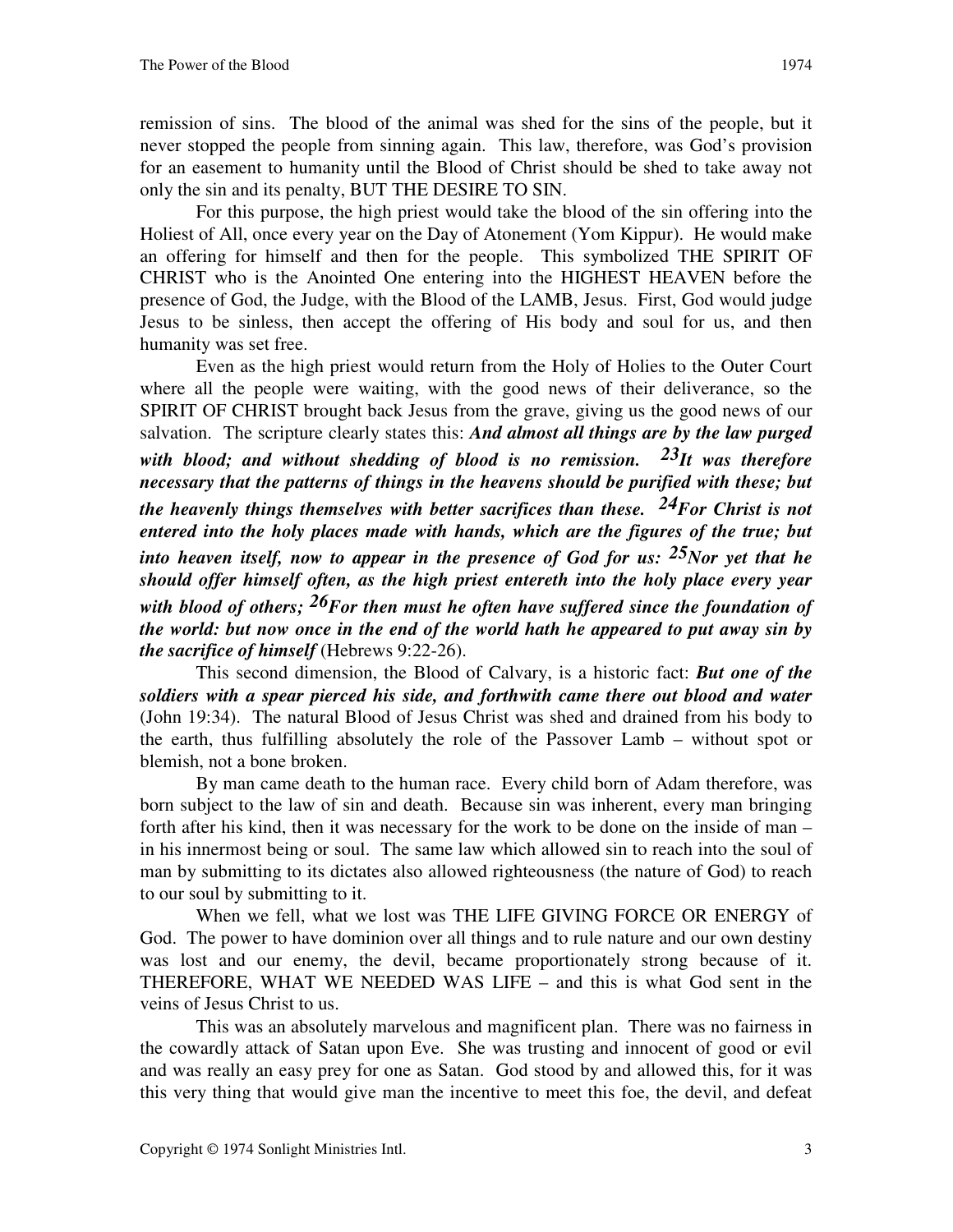him and abolish sin, its consequence, and the incidence of evil from our realm FOREVER. *For the creature was made subject to vanity, not willingly, but by reason of him who hath subjected the same in hope, 21Because the creature itself also shall be delivered from the bondage of corruption into the glorious liberty of the children of God* (Romans 8:20-21).

God, therefore, became a member of the human family by the simple process of being a father to a human being. The laws of life were simply activated to make Jesus a unique human being with an ENERGY of LIFE in His Blood which could REJUVINATE the whole creation. THE BEAUTY OF THE PLAN IS HERE REVEALED. Through the submission to the devil we were robbed of this LIFE, therefore by the submission and faith in the Son of God we were given the same life that is in the Blood of Christ.

THE BLOOD OF JESUS CHRIST IS THE DIVINE MEANS OF TRANSPORTING LIFE INTO OUR WORLD AND BY THIS WEAPON OF POWER WE SHALL OVERCOME AND RETRIEVE OUR KINGDOM. We can therefore see why it was very necessary for this Blood to be shed and for Jesus to be hanged upon the cross in such a position that His Blood could drain out of His veins – A LIFE FOR MANY LIVES.

The third Dimension or the BLOOD OF THE NEW COVENANT: We notice that in the first two dimensions of the blood, it was represented as a natural substance. Both the blood of the lamb under the Levitical priesthood and the fulfillment of such type, Jesus Himself, were on the natural plane. If the type and its fulfillment stopped there, then we would not be able to relate to its efficacy today. We, however, are witnesses of this living force, which we use as a weapon both offensively and defensively, as also the very source of our life.

The Blood of Jesus Christ is the power which the Spirit uses in the soul to bring it to life, being dead in Adam. *And you hath he quickened, who were dead in trespasses and sins* (Ephesians 2:1).

Every devil in hell is afraid of the Blood of Jesus Christ. When we are locked in battle with satanic forces, whether it be for our healing, deliverance, or survival, we need this supernatural life force in order to have victory. No matter what we call it, its proper name is the Blood of Jesus. *And they overcame him by the blood of the Lamb, and by the word of their testimony; and they loved not their lives unto the death* (Revelation 12:11).

When we accept the BLOOD OF JESUS as efficacious to redeem us, sustain us, keep us healthy and give us victory over the world, the flesh and the devil, we have entered into a new contract, testament or covenant with God in Jesus Christ. *Likewise also the cup after supper, saying, This cup is the new testament in my blood, which is shed for you* (Luke 22:20).

This new contract with God is an agreement between two parties, you and God, wherein you agree to partake of the BLOOD OR LIFE of Jesus Christ, and wherein God promises you that if you do this you will not only have abundant life there, but life everlasting.

This third dimension far supersedes the sitting at the communion table and eating bread and drinking wine. This is the REAL THING, while the bread and the wine is the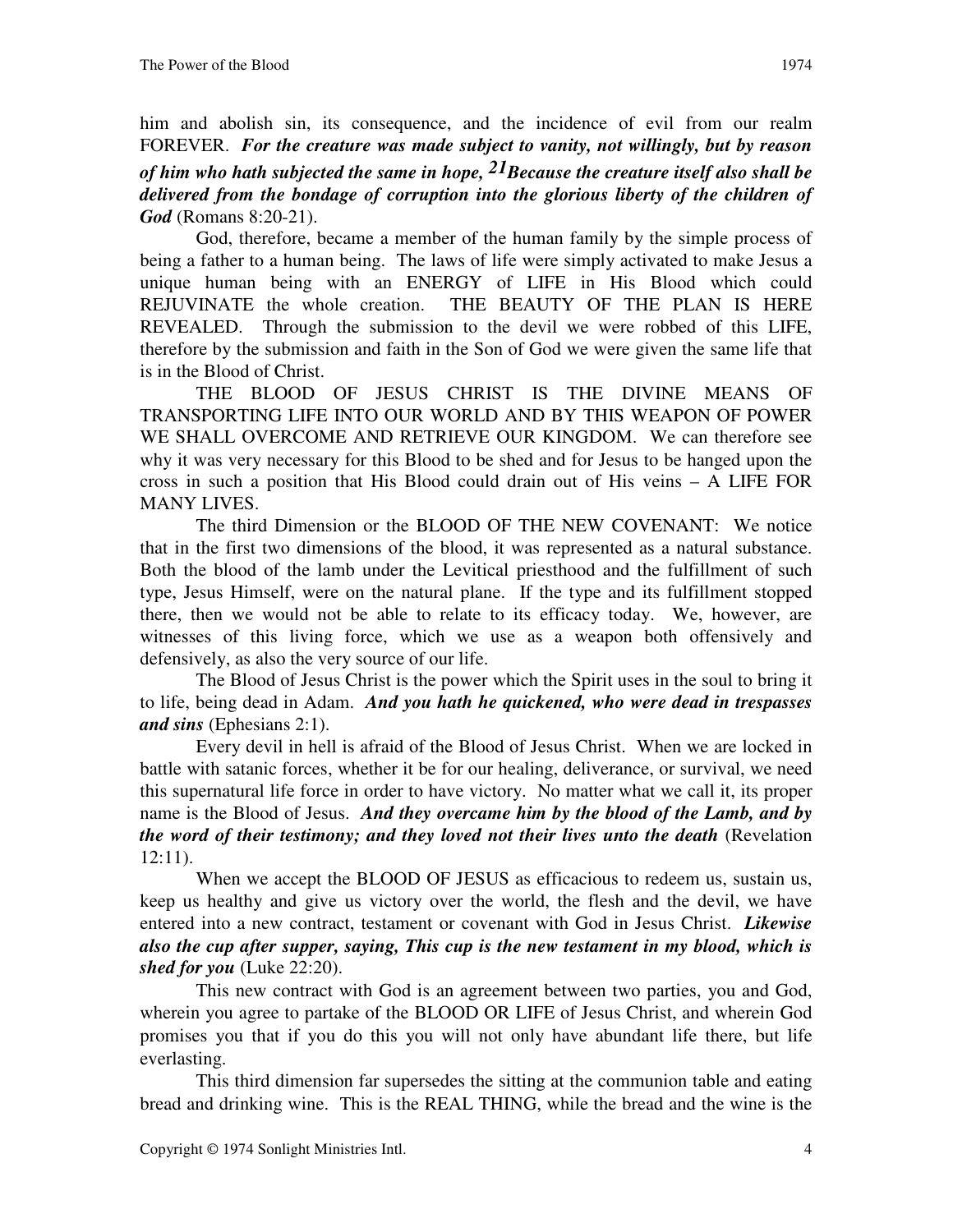type of the body and blood. Jesus enjoins us to eat His flesh and drink His blood, not just in type but in reality. We drink the Blood of Jesus by absorbing the power which He gives to believers. Unbelief destroys this power. Faith and belief in God gives us power. Consciousness of the abiding power and staunch reliance upon its power to deliver is good proof of its presence.

*For the weapons of our warfare are not carnal, but mighty* (II Corinthians 10:4). All weaponry, whether it is natural or physical, in order to be effective against the enemy, must be operated by some force or skill. In this sense, the Blood of Jesus is no different. *He teacheth my hands to war* (Psalm 18:34). Practice becomes perfect and one must practice faith and belief in the power of the Blood and it will work for you, whether it be a common cold, broken bones or the attack of the evil one.

To illustrate this, I will give you part of a story which is too long for this short article. Some years ago, I was in a fierce battle with a man who was reputed to be the greatest sorcerer in all the land of Jamaica. He had sworn to kill me, and I never believed a word of it, but was soon made a believer by the circumstances.

I had gone home from service that night pretty late, and had just dressed for bed, when I noticed that I was looking clean through the stone wall at the bright moonlight outside and at the banana and coffee trees glinting back the light of the moon from their shimmering leaves. At this phenomenon, I abandoned the thought of sleep and perched myself on the foot of the bed to wonder what spiritual spectacle I was about to behold.

It was not long before I saw a man, which seemed nine feet tall, walk into the yard. I jumped to my feet to rebuke him in the name of Jesus. Like greased lightening, he came through the wall even before I could utter a syllable, with such a force that he knocked me over onto the bed and was on top of me.

My impulse was to struggle, which was natural, BUT at that moment Jesus dropped down in the bed beside me, and I saw those magnificent eyes which defy description. "Don't struggle," He said, "It is not natural, it is spiritual."

The comfort of His presence was all I needed, and although it seemed tons were sitting on my limbs and head and throat, I relaxed. Presently I saw the cross and Jesus on it with blood dripping from the right hand, then the left. The third drop fell in my face and a great convulsive shout issued from my lips – **J E S U S!!!**

The thing was thrown clean off me and I rebuked him in the power of the Spirit – the victory was won. The evil thing was overcome by the Blood of Jesus.

Human blood seems to be the food of the devils. In Genesis 3:14, we see God telling the devil that dust or humanity would be his food. Since he robbed Adam and caused Cain to kill Abel Satan has been drawing his energy from the life that is within our blood and our realm. He makes man to kill man, and now that Vietnam is over he will surely get his men to start another war so that he might have power to bring off his great final push in these last days.

He knows that his time is short and that the time is now when we shall take the kingdom from him and chain him in a realm of starvation from which he will not be able to reach humanity to feed on us.

Even as every man's blood is in his body, so also is the Blood of Jesus Christ in the Body of Christ. Even as the blood functions in the natural body to nourish it, heal it,